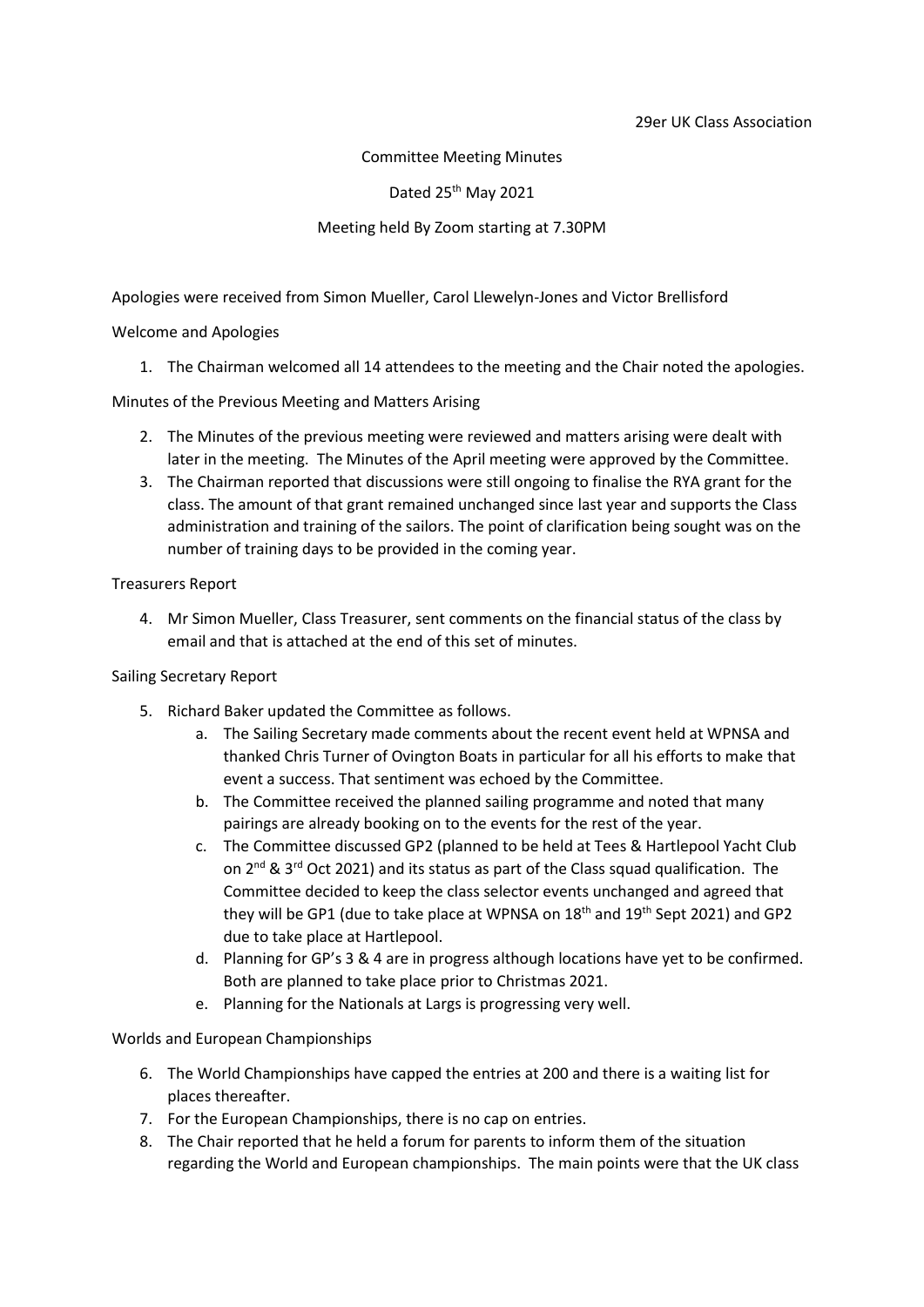are not organising sailors to attend these events and that any entries must be parent led. He informed them that that there would be no support for coaches funded by the Class Association due to those events being held in UK listed Covid 'Amber' countries and the financial risk that this posed to the class.

## 2021 Class National Regatta

- 9. David Sturrock gave a short update on the planning for the Uk Nationals due to be held at Largs starting on  $24<sup>th</sup>$  July 2021. Planning is progressing really well. The main issues remaining to resolve are:
	- a. Catering and how catering for the class can be achieved with a moving set of Covid restrictions in Scotland.
	- b. Work is in hand with the Scottish Government through RYA Scotland to approve the event, this is not expected to be a problem.
	- c. Chris Evans was requested to find a suitable coach to help the 'back of the fleet' boats. This was to be funded by the class with parental contributions.
	- d. Rik Sellwood was requested to look for possibilities with RYA Cymru Wales in regards to loaning RIBs for the event.

Class Coach & Training

- 10. The first training event has now taken place alongside the GBR Youth Squad on 22/23 May 2021
- 11. Transitional training is planned for Graham Water with 10 places available.
- 12. There continue to be a number of training and coaching events planned by the 29 Association with the RYA:
	- a. 2 x 2-day camps designed for the mid fleet sailors due to take place towards the end of May beginning of June.
	- b.  $1 \times 4$ -day camp after the WPNSA event for the Class National Squad.  $12^{th} 15^{th}$  July
	- c.  $1 \times 4$ -day transitional camp at Rockley, Poole at the end of August with the hope that this could be offered as a residential camp, restrictions permitting.
	- d. Post the Summer period and starting from GP1 forwards the class is planning to return to the standard training pattern with training occurring the weekend before each GP at that same location.

## AOB

- 13. Training Marks. The Committee approved Alice Masterman to purchase 3-4 training marks plus ground tackle for the purposes of supporting class training. They will be kept with the Class RIB.
- 14. In addition, the Committee approved the purchase of a flush for the Class RIB also to be stored onboard that boat.
- 15. The Chairman discussed the privacy statement that the Class uses. He sought clarification from Nia as to what is sent out with membership packs.
- 16. There was a general discussion about the class forming a Limited company to better protect Committee members and general members. There was general agreement that this should be pursued with the new Committee post the AGM.
- 17. The Date of the Next Meeting was agreed to be the  $6<sup>th</sup>$  July at 19.30.

There being no further business the Chairman closed the meeting at 8.50 PM